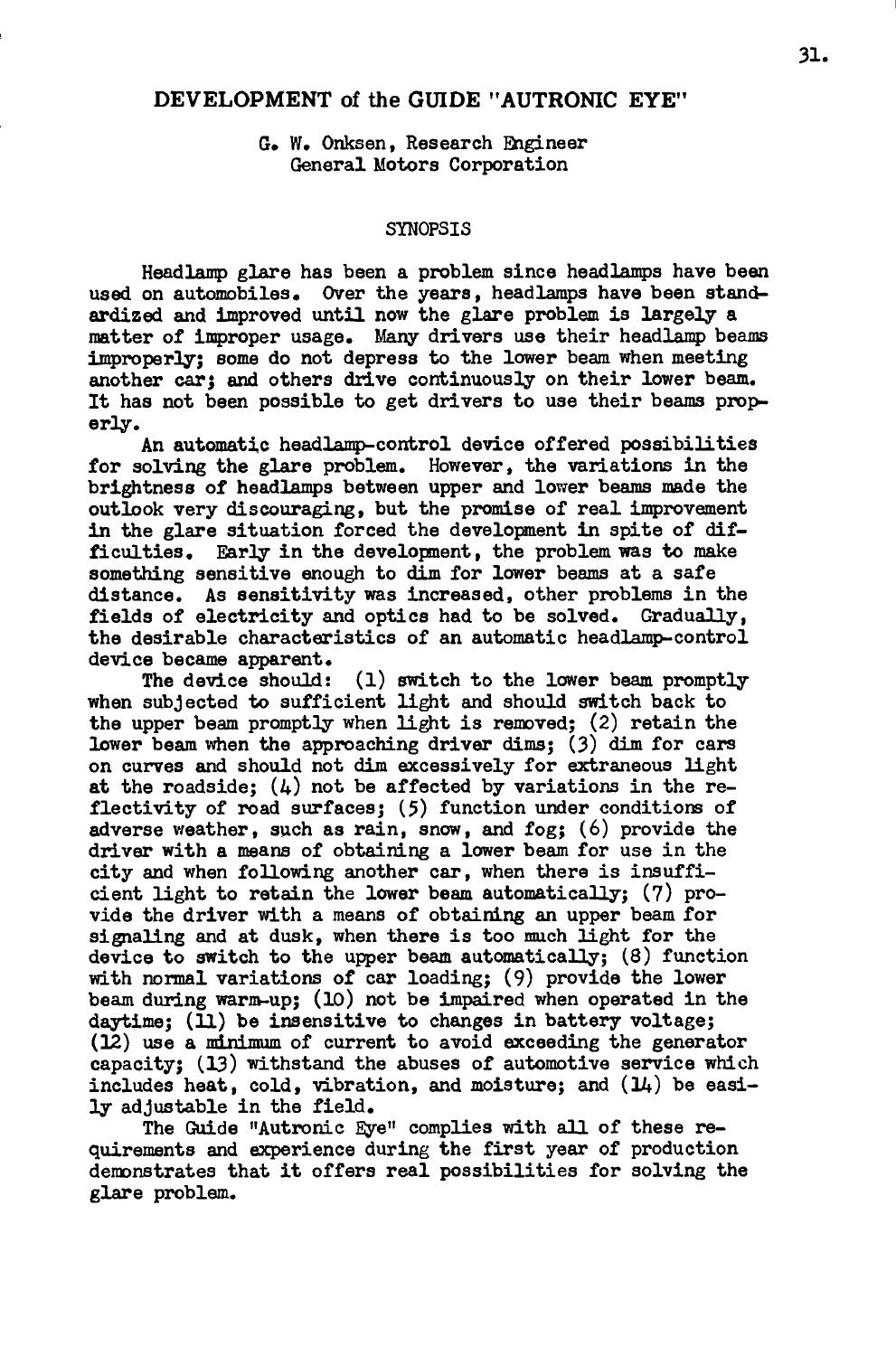HEADIAMP glare has been a continuing problem ever since electric headlamps have been used on automobiles. A beam which illuminates the road far ahead for safe driving is too bright for the approaching driver. At first we had only one beam, and a resistance was switched in and out of an electric cir-cuit to make the beam dim for approaching cars. Later we had headlamps cuit to make the beam dim for approaching cars. I have need headlamps and a lamps with two beams: an upper beam designed for clear road driving and a lower road  $\alpha$ beam designed to reduce glare when passing. As the years passed, headlamps were standardized and improved in accuracy, and inspection and service facilities were developed until now the glare problem is largely a matter of improper headlamp usage. However, conditions change so rapidly during open road driving that the correct choice of beam calls for rather careful attention on the part of the driver. All drivers are not willing to devote that much attention to the job. A few drivers do not dim until they are signaled, and many drive constantly on their lower beams to avoid using the foot switch. Both habits are dangerous. Experience indicates that it is hopeless to get drivers to pay more attention to their driving, either through education or law enforcement.

through education or law enforcement. Even 15 or 20 years ago it was obvious that automatic headlamp-control devices offered possibilities for solving the glare problem  $-$  if they could be made to function properly. The outlook was far from encouraging when we consider that the brightness of an oncoming upper beam would, of course, be many times that of an oncoming lower beam, not to mention the added variation due to deterioration in pre-sealed-beam lamps. Even so, the promise of real improvement in glare was so obvious that the idea of automatic headlamp-control could not be ignored, no matter how hopeless it might look.

At the start, the problem was to develop something that was sensitive<br>h — something that would dim for lower beams at a safe distance. Satenough - something that would dim for lower beams at a safe distance. isfactory sensitivity was achieved by using a multiplier phototube, which is capable of about a million times the sensitivity of standard vacuum phototubes. As sensitivity was increased it was found that extreme variations in brightness of oncoming headlamps was not nearly as serious as anticipated. because very few roads are straight and level for any great distance. However, as sensitivity was increased, other problems in the fields of electricity and optics had to be solved. Gradually the desirable characteristics of an automatic headlamp-control device became apparent and were incorporated.

Figure 1 shows the circuit diagramed the "Autronic Eye" ("Autronic **Eve"** is Guide's trademark for an automatic headlamp-control device). Energy is provided by the car electrical system through the standard light switch. This voltage is applied through the fuse and the ballast tube to the primary winding of the transformer and then through a vibrator to the ground. The transformer has two secondary windings, one producing approximately 1,150 volts AC and the other approximately 150 volts AC. The higher voltage is rectified to produce approximately 1,000 volts DC across a loadresistor network. A high-voltage control is adjusted to supply the necessary voltage for the phototube unit. A sensitivity control in the phototube unit adjusts the high voltage to compensate for variations in phototubes. The voltage is applied to the various dynodes in the phototube through a voltage divider network.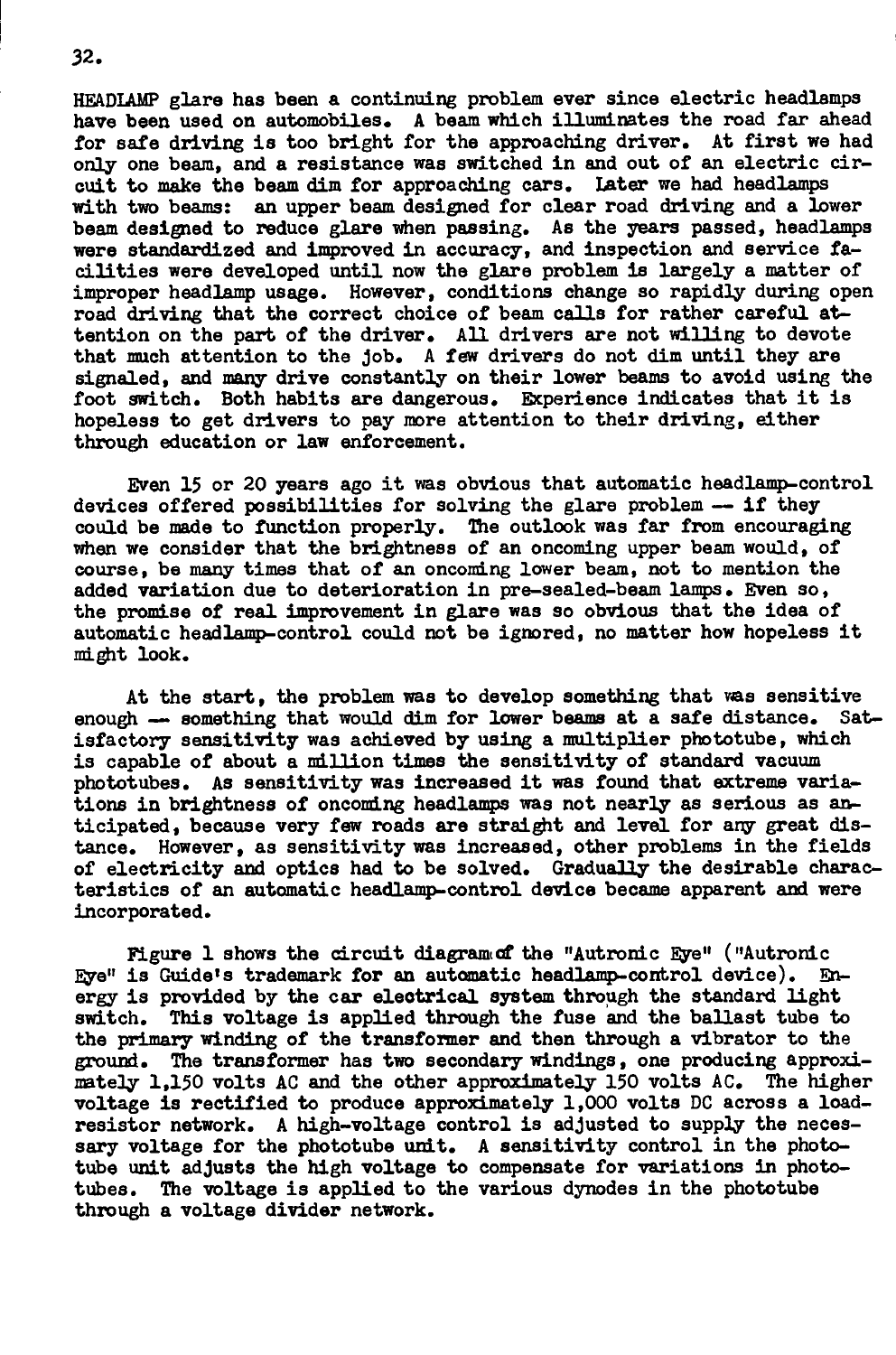

Figure 1. Circuit diagram of Autronic Eye.

The 150-volt secondary winding of the transformer supplies power for the amplifier tube and the sensitive relay. In the absence of light on the phototube, the amplifier tube passes enough current through the sensitive relay to close it. Light causes the phototube to pass a current through a load resistance which develops a negative bias voltage on the amplifier-tube control grid. This causes the amplifier tube to reduce the current through the sensitive relay. When the current is reduced sufficiently, the sensitive relay opens. When the sensitive relay opens it switches a much larger load resistance into the phototube circuit and, in this way, causes the device to be about 10 times as sensitive in the lowerbeam position as it is in the upper-beam position.

When the standard dimmer foot switch is in the "Automatic" position, the sensitive relay opens and closes the power relay which switches the headlamps between the upper and *lover* beams.

When the push-button-type auxiliary foot switch is depressed, it closes the sensitive relay through an added section in the amplifier tube, and overrides the automatic control to provide the upper beam, even when bright light is on the phototube.

When the standard dimmer switch is depressed and released, as in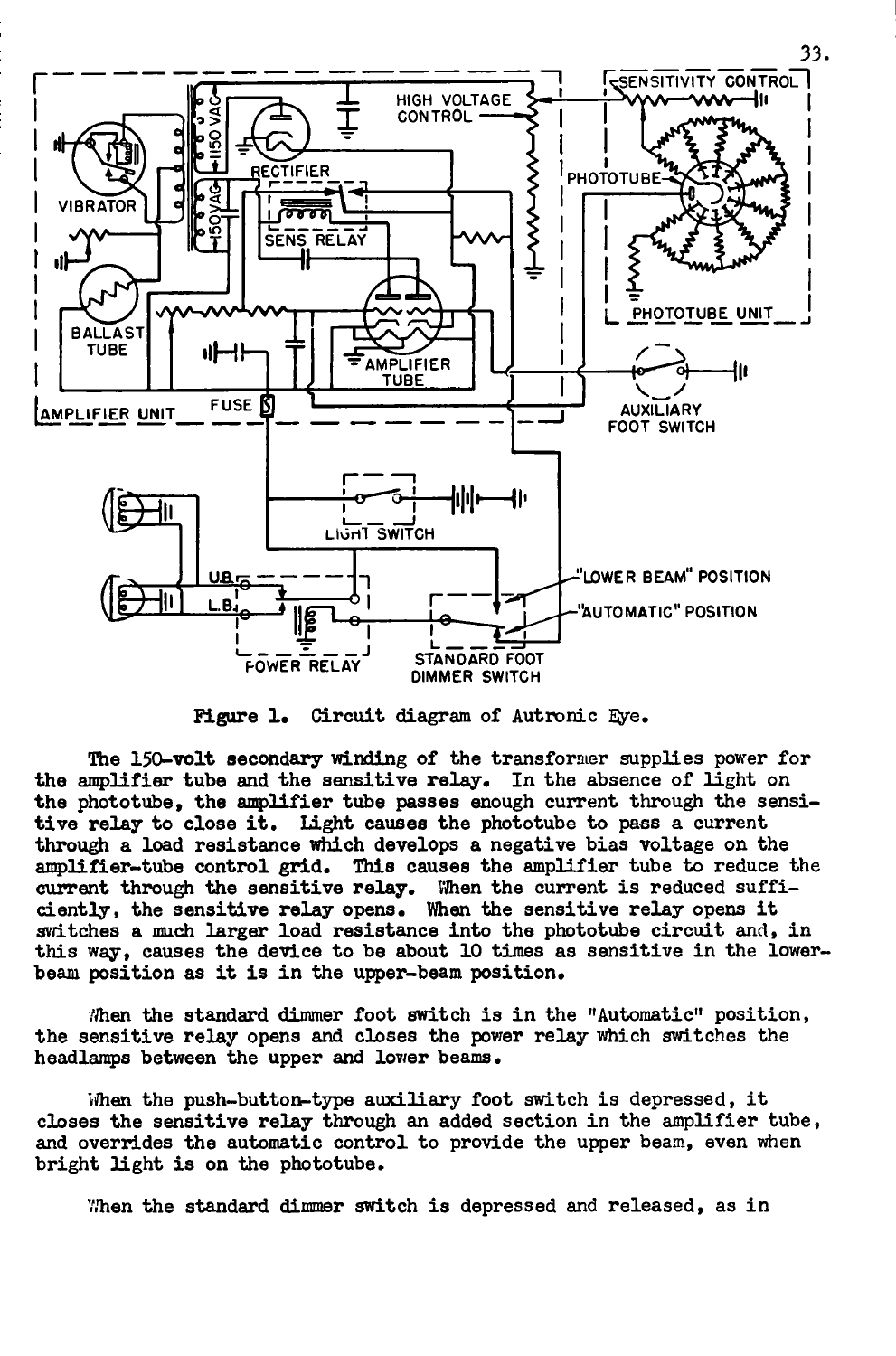changing from upper to lower beam, the power relay is closed directly from the light switch and holds the headlamps on the lower beam regardless of the position of the sensitive relay.

Figure 2 shows the optical design of the phototube unit. A condensing lens focuses light through an amber filter and through an opening in a mask to a multiplier phototube. The condensing lens is corrected for spherical aberration and focuses the light from approaching headlamps to a point in the plane of the mask. The vertical and horizontal angles through which the device responds to light are limited by the size of the opening in the mask, and the sensitivity cuts off abruptly when the point of focused light passes the edge of the mask opening.



Figure *2.* Optical design of phototube unit .

The multiplier phototube is manufactured with an S4 (blue-sensitive) cathode surface, because red-sensitive surfaces are not compatible with the materials used in the amplifying sections. However, the high sensitivity of the multiplier phototube permits the use of an amber filter, which absorbs blue light and moves the effective response to ard the red end of the spectrum. Figure 3 shows a series of color-sensitivity and emission curves of the S4 cathode surface, the amber filter, an incandscent bulb, skylight, and the S4 surface through the amber filter.

The curves show that the relative emission of skylight is much better than from an incandescent bulb near the violet end of the spectrum while the incandescent bulb is better near the red end. The curves also show that the amber filter blocks off the light near the violet end and, thus, reduces skylight much more than incandescent light. The amber filter permits the device to function sooner at dusk by reducing the effect of skylight.

The "Autronic Eye" automatic headlamp-control device embodies a number of characteristics which are the result of years of development and testing. A discussion of these characteristics which are desirable in any automatic headlamp-control is as follows:

1. The device should switch to the lower beam promptly when subjected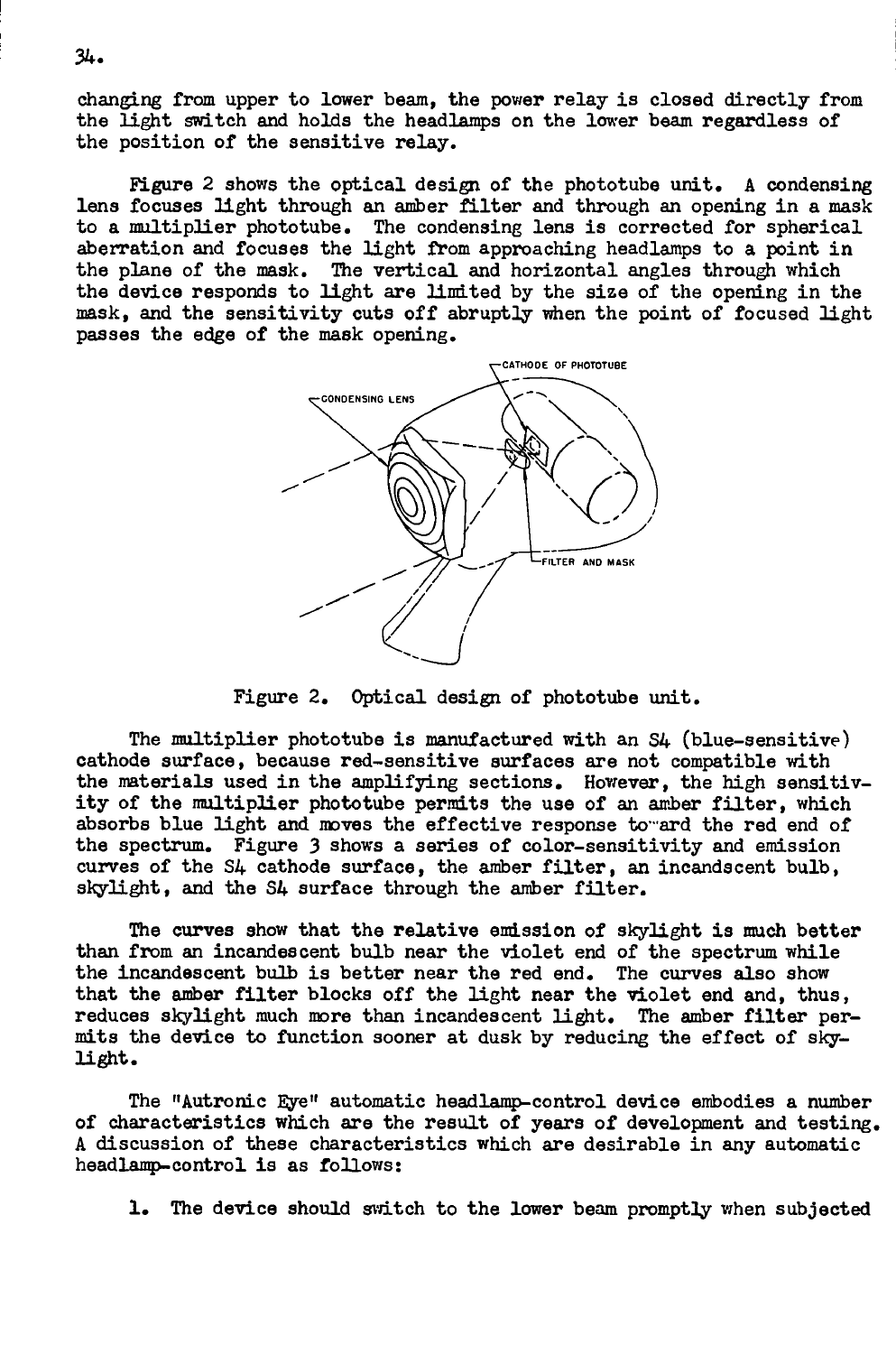to sufficient light, and should switch back to the upper beam promptly when light is removed.

There are occasions when the approaching car comes suddenly into view, as, for example, over the crest of a hill. At such times rapid dimming is important. Then, after passing a car when the road ahead is dark it is important to regain the upper beam promptly.



Figure 3. Color-sensitivity and emission curves.

2. The device should retain the lower beam when the approaching driver dims.

When the approaching driver switches to his lower beam the light on the phototube is greatly reduced. The device must not switch back to its upper beam in such a situation. The "Autronic Eye" was designed to dim for one sensitivity and then retain the lower beam with about 10 times as much sensitivity. The multiplier phototube provided the sensitivity for this technique and at the same time permitted rapid operation in both the dimming and upper beam recovery cycles.

3. The device should dim for cars on curves but should not dim excessively for extraneous light at the roadside.

The desire for dimming on curves conflicts with the desire to restrain the device from dimming for extraneous light at the roadside. The first desire would be satisfied by making the device responsive to light at wide angles to the sides while the second desire would demand that the device must not be sensitive to side light. Guide's automatic headlamp-control represents a compromise between these two conditions, designed to provide the narrowest possible sideways response angle consistent with proper operation on curves.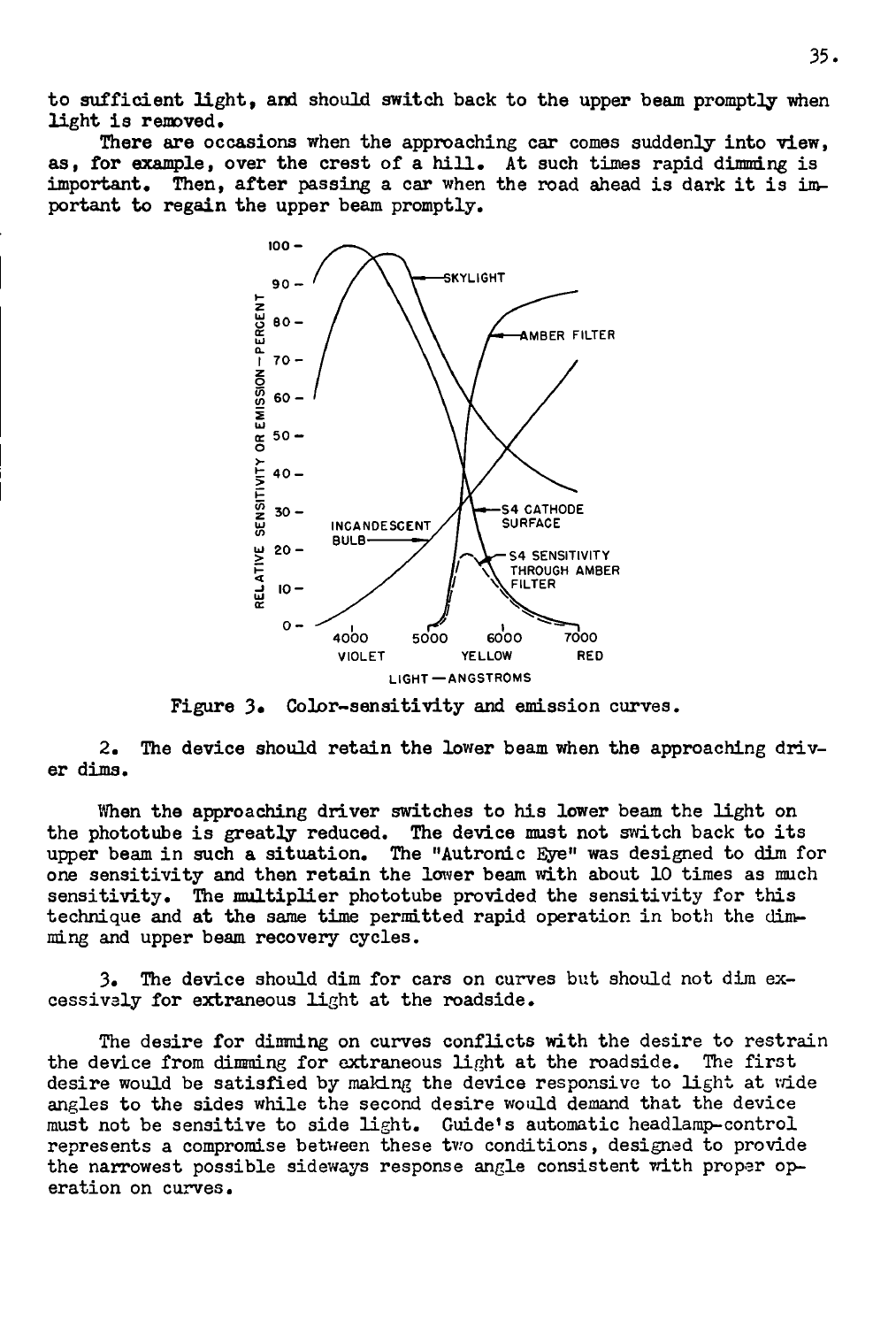4. The device should not be affected by variations in the reflectivity of road surfaces and the device must function with normal variations of car loading.

Headlamps illuminate the road ahead and the road brightness reflecting back to the driver varies from almost nothing from wet asphalt to a considerable amount from dry gravel or fresh snow. A device which is sensitive enough to retain the lower beam after the approaching driver dims would necessarily be sensitive enough to be greatly affected from road reflection, unless the downward response angle was carefully controlled. If too much light from the road is permitted to reach the phototube, the device will stay on the lower beam. At the same time, the sensitivity response angle must extend enough below horizontal so that the device will function properly under conditions of normal car loading. Guide's unit has a lens and mask system which provides a sharp, lower cut-off. The cut-off is aimed as low as possible without incurring interference from road reflection. This aim is low enough to stand the upward tilting caused by normal car loading without undue loss in sensitivity.

5. The device should function under conditions of adverse weather such as rain, snow, and fog.

The light from approaching cars is somewhat diffused by rain on the windshield, but fortunately the device is not affected appreciably in sensitivity. There seems to be an increase in light from the approaching  $car$ , probably due to reflections from wet pavement adding to the normal direct light coming from the lamps and this may offset any loss from light diffusion. Drivers are particularly appreciative of the device in bad weather, because their attention can be concentrated on driving without having to pay attention to their headlights. Very little sensitivity is lost in moderate snow and fog. If the snow or fog is severe, the back reflection of the vehicle headlamps from the snow or fog particles is sufficient to retain the vehicle headlamps on the lower beam.

 $6.$  The driver should be provided with a means of obtaining a lower beam for use in the city and when following another car, when there is insufficient light to retain the lower beam automatically.

Occasionally, it is desirable to obtain a lower beam when there is not sufficient light ahead to retain the lower beam automatically. The amber filter previously referred to corrects, as much as possible, the relatively poor red sensitivity of the multiplier phototube. With this combination, the device will retain the lower beam satisfactorily when following a modern car with relatively bright tail lights, but it will not retain the lower beam at a sufficient distance for many older tail lights, and it will not dim for any of them. The "Autronic Eye" is connected to the standard dimmer foot switch so that it functions automatically in one position only. The other position of the dimmer switch provides a fixed lower beam. When necessary, the driver may use the foot switch to lock the device on the lower beam. One of the times when a continuous lower beam is desirable is when following another vehicle.

7. The driver should be provided with a means of obtaining an upper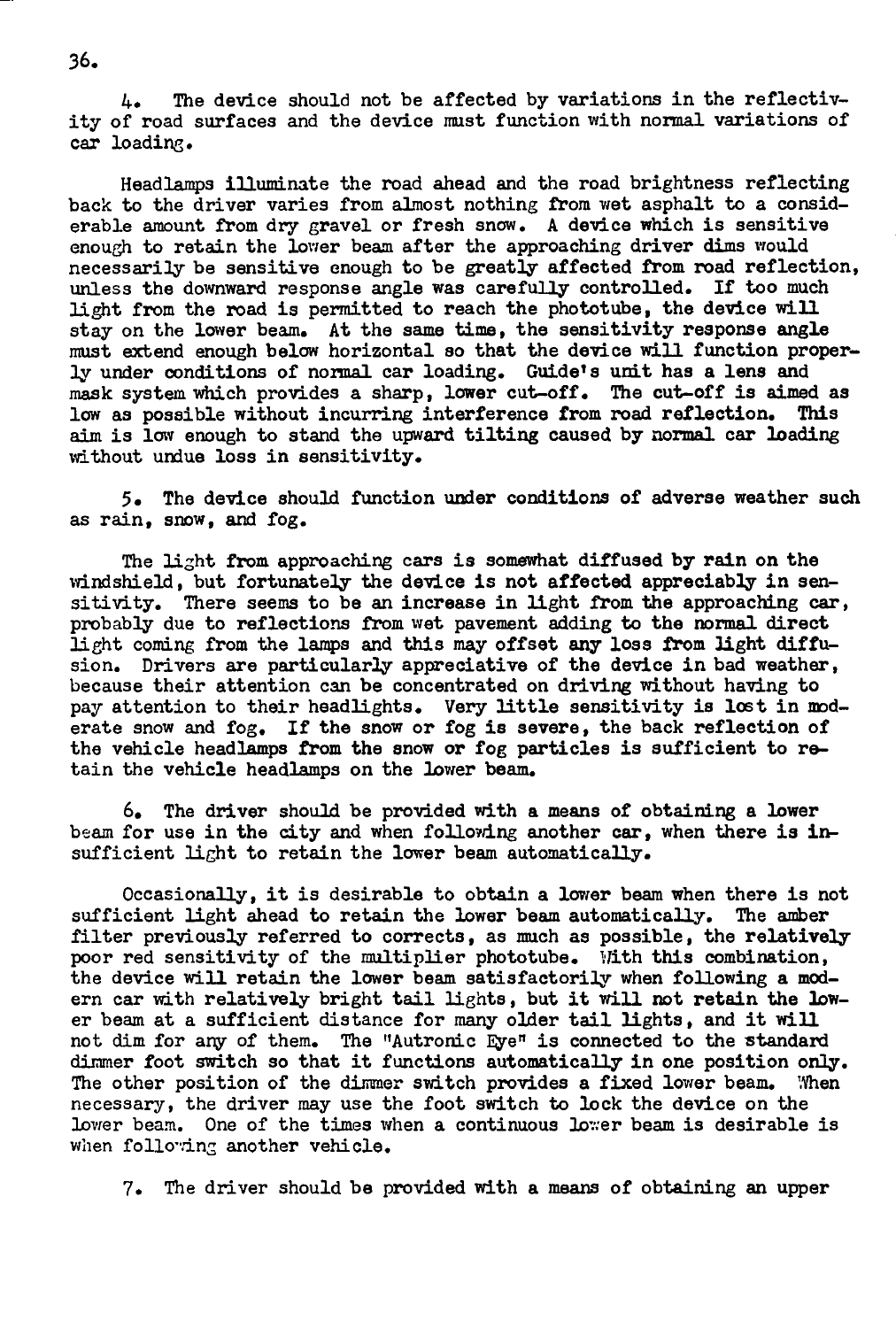beam for signaling and at dusk, when there is too much light for the device to switch to the upper beam automatically.

After the automatic headlamp control has dimmed, very little light is required to retain the lower beam. There are occasions, particularly from skylight at dusk, when there is sufficient light to retain the lower beam but not enough to cause the device to dim. On such occasions, the driver may prefer the upper beam. Guide's automatic headlamp control includes a push-button auxiliary foot switch to override the automatic control and provide the upper beam regardless of light conditions. This switch resets the sensitive relay to the upper beam position and the device will remain on the upper beam when the foot switch is released unless there is sufficient light ahead for dimming. Also, the overriding switch may be used to signal approaching drivers if they forget to dim.

8. The device should provide the lower beam during warmup.

Most electronic devices require a moderate warraup time, and during this period, they do not provide automatic control. This period of no control should be considered in design, because vehicles will usually be operated in areas of opposing traffic during the warmup period and it is desirable to have a fixed lower beam until the automatic control is functioning. Guide's device requires 10 to 15 sec. warmup time for the rectifier and amplifier tubes. The rectifier tube controls the high voltage to the phototube, and the amplifier tube provides the current to the sensitive relay. The sensitive relay is in the lower beam position when the amplifier tube current is "off." The rectifier tube was adjusted to warm up ahead of the amplifier tube so that the phototube is in control before the amplifier tube can operate the sensitive relay to the upper beam position.

9. The device should not be impaired when operated in the daytime.

Most phototubes, particularly multiplier phototubes, must be protected from damage from bright light. A multiplier phototube can easily destroy itself if it is permitted to pass too much current. We must assume that a driver will occasionally operate his automatic headlamp control during the daytime. There are places, for example, through the tunnels on the Pennsylvania Turnpike, where a driver is requested to turn on his headlamps in the daytime. It is common to see cars travel a considerable distance beyond the tunnel before their lights are turned off. The device is connected to be turned on with the headlamps so the phototube is functioning during this period. The dynodes of the multiplier phototube are connected through individual protective resistors so that the current through each dynode is limited to a safe value. These protective resistors do not affect the multiplier phototube function at night because the current values are too small to cause detrimental voltage changes to the dynodes.

10. The device should be insensitive to changes in battery voltage.

Car battery voltages vary from 5.5 to 7.5 volts, which is  $\pm$  15 percent from the midpoint. Multiplier phototubes are very sensitive to voltage changes; in fact, a 10 percent increase in voltage will double the output. In order to obtain satisfactory performance on a car, the "Autronic Eye" had to be designed with voltage regulation. Regulation was obtained by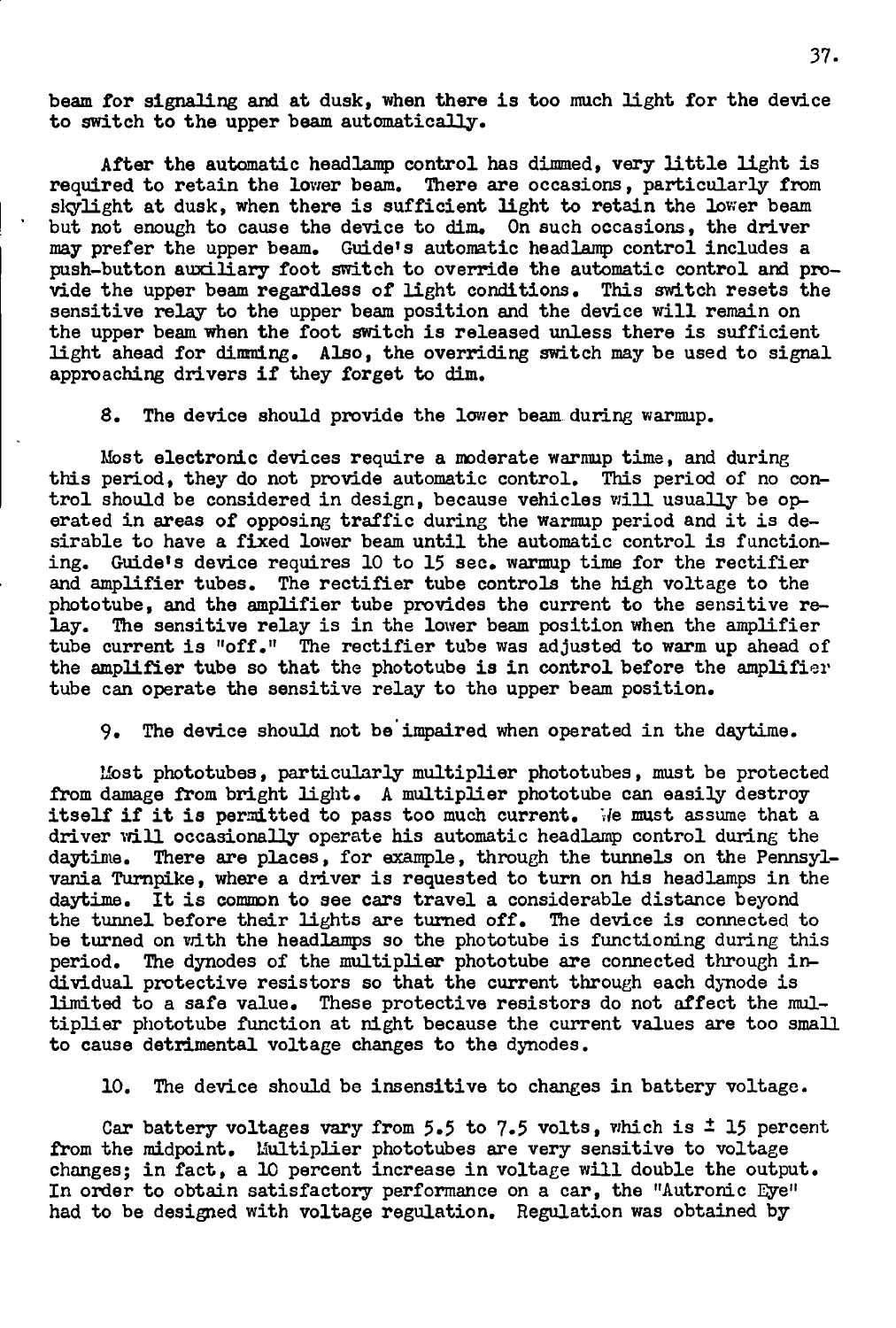using a current regulator (ballast tube) in the primary of the transformer. Table 1 shows the sensitivity with variations in battery voltage. The dimming distance varies from about minus 7 percent to plus 2 percent.

VARIATIONS IN SENSITIVITY WITH CHANGES IN BATTERY VOLTAGE

| Voltage | Percent Sensitivity<br>(Dimming Distance) |
|---------|-------------------------------------------|
| 5.5     |                                           |
| 6.0     | 100                                       |
| 6.5     | 100                                       |
| 7.0     | 102                                       |
| 7.5     | 102                                       |
|         |                                           |

TABLE 1 11. The device should use a minimum of current to avoid exceeding the generator capacity.

> Gar generators are designed to keep the batteries charged under given load conditions; and ordinarily they will not accommodate much extra load. For this reason, the device should be designed to use a minimum of current. Guide's automatic headlamp-control device uses 2.1 amperes in the upper-beam position and  $2.5$ amperes in the lower-beam position.

12. The device should withstand the abuses of automotive service which includes heat, cold, vibration, moisture, and dust.

Extensive field testing and tests on the Belgium Block road at the General Motors Proving Ground indicated that special precautions were required to make the automatic headlamp control rugged enough for automotive service. The chassis was reinforced and condensers were anchored to avoid wire breakage. A special lead construction was used in the vibrators to avoid internal wire breakage. High-temperature condensers were used because of high engine heat on hot days. The amplifier was enclosed to protect it from moisture and dust. Special alloy points were used on the sensitive relay to avoid tarnish. Special alloy points were used on the power relay to handle the headlamp load. Special materials were used in the phototube base to avoid electrical leakage due to moisture. Experiences with the "Autronic Eve" indicate that extensive tests on cars are required to locate and correct weaknesses in devices of this nature.

13. Service facilities should be available to adjust the device in the field.

An automatic headlamp control is basically a light-measuring device. It dims with a particular amount of light and switches back to the upper beam with a much smaller amount of light. The value of light at each operating point is important and must be obtainable in the field for service adjustments. Also, the phototube unit should be aimed. The lower edge of the response angle is particularly important. Two pieces of test equipment were developed for servicing Guide's automatic headlamp control: a test lamp for sensitivity adjustments and an aiming device for aiming the phototube unit. The test lamp projects light against the phototube in about the same manner as headlamps under operating conditions. The brightness of the test lamp is adjusted to specific values by means of a meter - one brightness is used to adjust "dim" sensitivity and a different brightness is used in making "hold" sensitivity adjustments (this is the point where the device switches back to the upper beam.) The aiming device is a mechanical